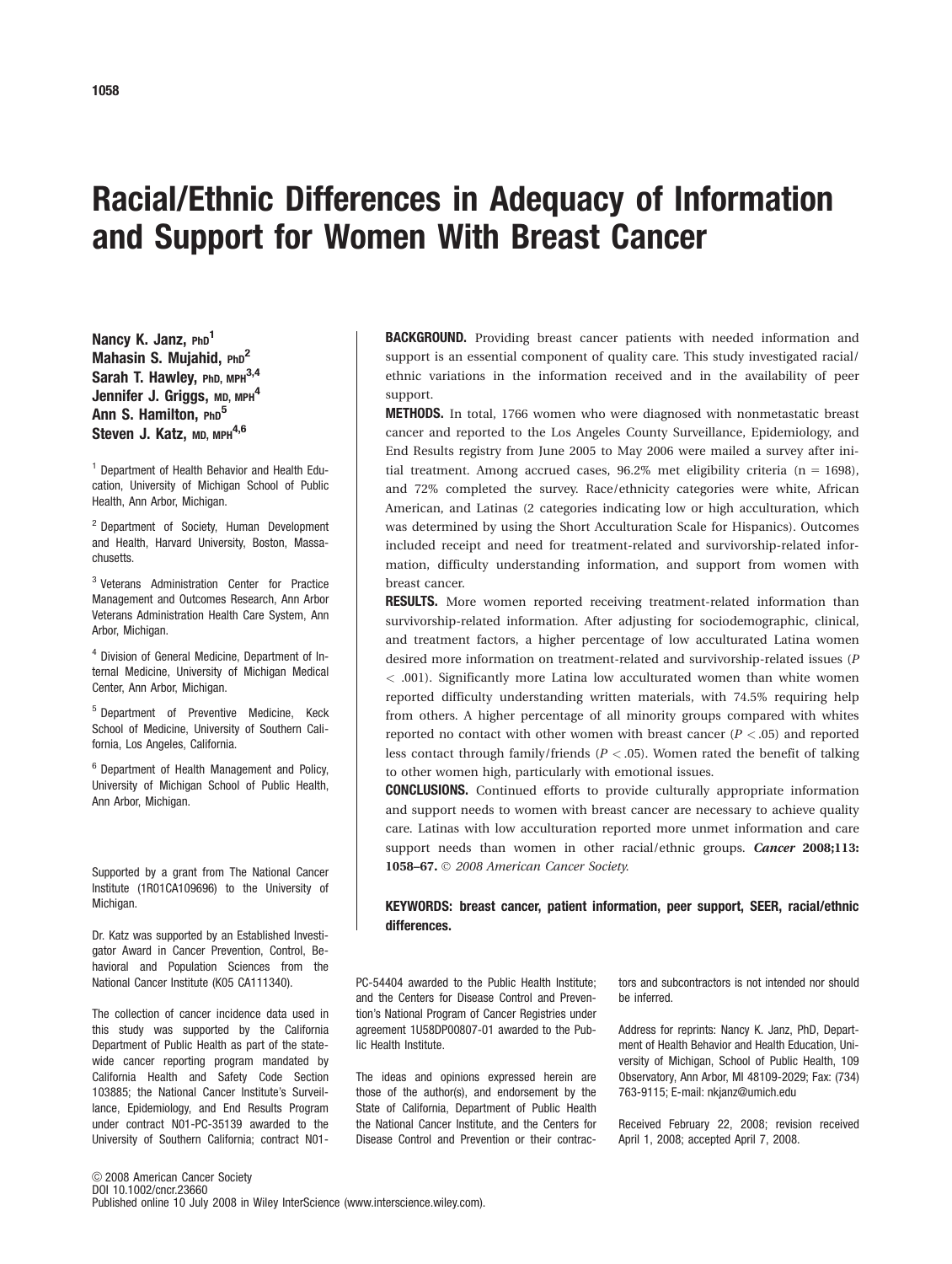I and survivorship issues is a key component of nforming patients with cancer about treatment quality of care. The relation between satisfaction with information received and quality-of-life outcomes in breast cancer has been documented in previous research.<sup>1-4</sup> Difficulty in accessing needed information can have a negative impact on emotional, functional, and social well being,<sup>1</sup> vitality,<sup>2</sup> and coping with the diagnosis. $5 \text{ In addition, patients}$ who are satisfied with the information they receive are more likely to comply with medical recommendations and treatments,  $^{1,6}$  and they have better communication with family members.<sup>7</sup> Although the mechanisms by which information impacts health outcomes after breast cancer requires further study, some suggest that information may enhance a woman's perception of competence in dealing with her illness.<sup>1</sup>

A growing body of literature has described the information and support needs for women after a breast cancer diagnosis.<sup>2,8,9</sup> Most studies have focused on information needs during the diagnosis and treatment phase,<sup>9</sup> and there has been less emphasis on information needs during survivorship. $2,10$ A number of studies have concluded that women with breast cancer often are dissatisfied with the extent to which their information needs are addressed, in terms of both the content and the source of delivery.<sup>1,8,10,11</sup> There is some evidence that physicians provide less informational support to minority women with breast cancer.<sup>12,13</sup> For the most part, however, the current literature is limited by a paucity of studies with adequate minority representation.<sup>1,2,9</sup>

Although most women prefer to receive their cancer-related information from healthcare provi $ders$ ,<sup>12,14</sup> other interpersonal sources, such as professionally led or peer-led support groups and 1-on-1 contact with other women who have had breast cancer, can augment the information provided by health professionals.<sup>9</sup> Although some studies have indicated that there is less access to and less use of support groups among racial/ethnic minority survivors compared with whites,<sup>15-17</sup> patients' wishes for more peer support opportunities have not been investigated adequately in most studies. To address gaps in the literature concerning racial/ethnic differences in information and support needs of women with breast cancer, we used a large, diverse population-based sample of women with breast cancer to answer the following 3 questions: 1) Do treatment and survivorship information needs differ by race/ethnicity? 2) Are there racial/ethnic differences in perceived difficulty understanding information? 3) Does support received from other women with breast cancer differ by race/ethnicity?

# MATERIALS AND METHODS Study Population

Los Angeles County resident women ages 20 to 79 years who were diagnosed with primary ductal carcinoma in situ (DCIS) or invasive breast cancer (stage I-III) from June 2005 through May 2006 were eligible for sample selection for this study. Women were excluded if they could not complete a questionnaire in English or Spanish. Latina and African-American patients were over sampled.

# Sampling and Data Collection

Patients were selected shortly after diagnosis as they were reported to the Los Angeles Cancer Surveillance Program, which is the Surveillance, Epidemiology, and End Results (SEER) cancer registry for Los Angeles County. This method of selection can yield a sample representative of the county population. We selected all African-American women based on demographic information from the treating hospitals. Because Latina status is not collected accurately by the treating hospital at the time of diagnosis, we used an alternative sampling strategy to increase the representation of Latina women in the study. We selected all women who were designated as Hispanic by the hospital as well as all women whose surname indicated a high probability of being Latina based on a list generated from the 1980 U.S. Census.18 Then, we selected an approximately 11% random sample of the remaining white (non-Spanish surnamed) patients. Asian women were excluded, because these women already were being enrolled in other studies.

Physicians were notified of our intent to contact patients followed by the mailing of an introductory letter, survey materials, and a \$10 cash gift to participants. The patient survey was translated into Spanish using a standard approach.<sup>19</sup> All patients who were likely to be Latina based on hospital or surnamebased census information were sent bilingual materials. The Dillman survey method was employed to encourage response.<sup>20</sup> The study protocol was approved by the institutional review boards of the University of Michigan and the University of Southern California. The research followed established protocols of the SEER registries in Los Angeles for population-based research.

Over the study period, 1766 eligible patients were accrued, including 796 Latinas (based on the registry's Hispanic variable), 459 African Americans, 478 whites, and 33 patients with other racial cate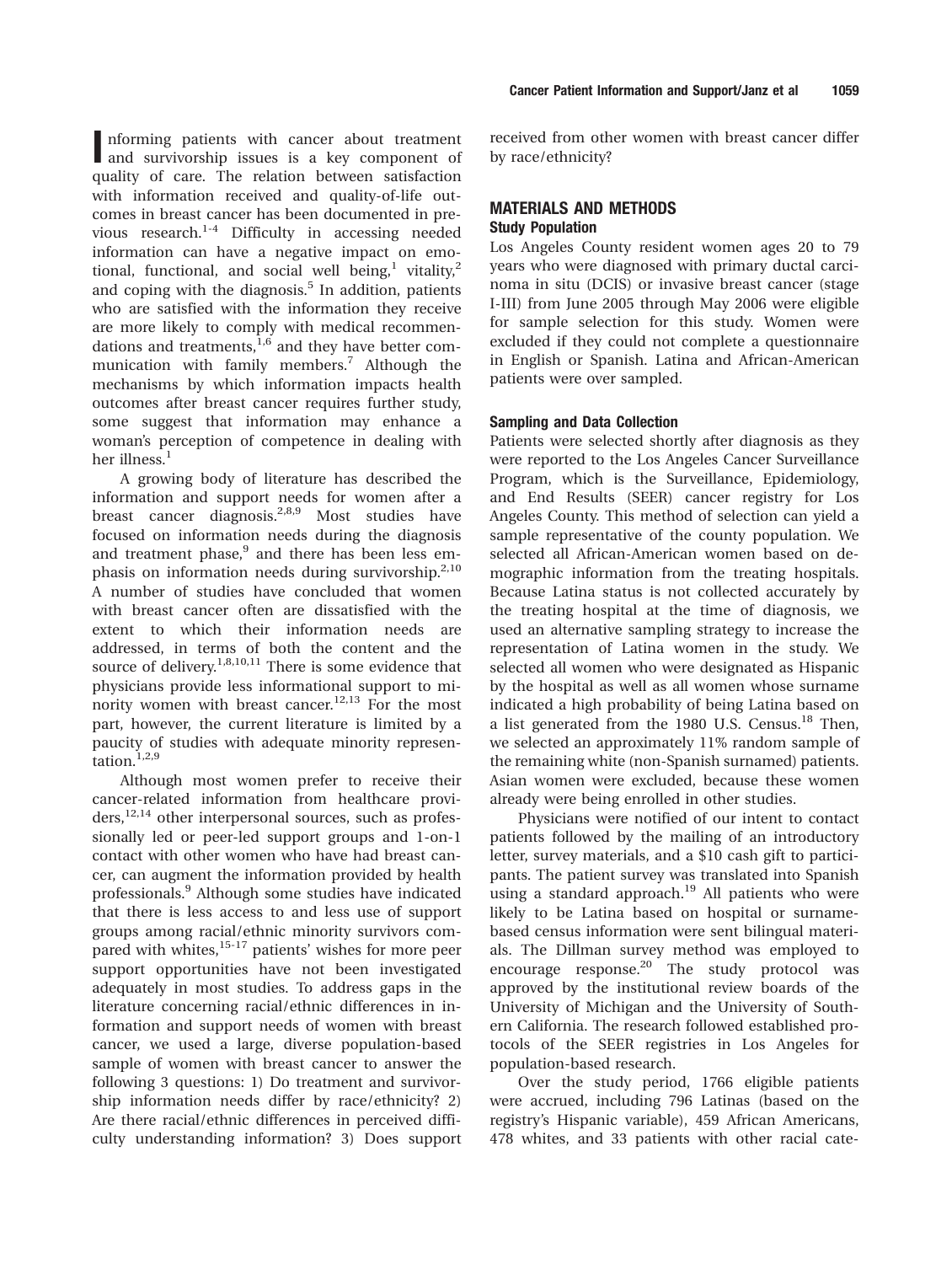gories. The accrued sample included approximately two-thirds of the Latina and African-American patients and 14% of the non-Latina white patients diagnosed with breast cancer in Los Angeles County during the study period. After initial patient contact, another 68 patients were excluded because 1) a physician refused permission to contact (7 women), 2) the patient did not speak English or Spanish (8 women), 3) the patient was too ill to participate (30 women), or 4) the patient denied having cancer (23 women). Of the 1698 patients who were included in the final accrued sample, 179 women (10.5%) could not be located or contacted, and 296 women (17.5%) who were located and contacted did not participate in the survey. Thus, a final sample of 1224 women (72%) completed the survey (97.8% of those women completed a written survey, and 2.2% completed a complete telephone survey).

Information from the survey was merged to SEER data for all patients in the final sample. An analysis of nonrespondents versus respondents indicated that there were no significant differences by age at diagnosis, race, or Hispanic ethnicity. However, compared with respondents, nonrespondents were less likely to have ever married (18.9% vs 25.2%;  $P = .005$ ), were more likely to live in lower socioeconomic census tracts (48.6% vs 40.2%;  $P = .030$ ), were more likely to have stage II or III disease (45.7% vs 40.3%;  $P < .001$ ), and were less likely to have received breast-conserving surgery  $(56\% \text{ vs } 64.4\%; P < .001)$ .

## **Measures**

#### Information needs

To determine the information needs of women with breast cancer, study participants completed a series of questions addressing receipt of and desire for more information on treatment and survivorshiprelated issues. The survey included 3 treatmentrelated items (managing recovery after surgery, side effects of radiation, and side effects of chemotherapy) and 4 survivorship-related issues items (effects of breast cancer/treatment on nutrition and/or diet, sexual function, relationships with spouse/partner, and feelings of anxiety/depression). For each item, respondents indicated whether they had received the information and whether they would have liked more information from physicians or their staff. The items relating to radiation and chemotherapy were restricted to those women who received the treatment in question. Additional items assessed whether women had difficulty understanding information (yes/no), needed someone else to help read written materials (yes/no), and knew who to ask questions regarding the material (yes/no).

#### Peer support opportunities

Respondents were asked to indicate whether or not they talked with other women who had breast cancer and, if so, whether a physician or staff member made the arrangements, whether they joined a support group, or whether they talked with a family member or friend who had breast cancer. In addition, women who reported that they talked with other breast cancer peers were asked to endorse various positive and/or negative consequences of the exchange, including whether talking 1) helped make treatment decisions, 2) helped emotionally, 3) made them doubt their treatment decisions, 4) helped them to know what to expect, 5) made them scared or anxious about treatment, 6) helped them to cope with the challenges and side effects of treatment, or 7) wonder why they did not get the same treatment.

### Sociodemographic characteristics

We created a variable that combined survey information on race, ethnicity, and language. Women were asked first to indicate their race (white, black/African American, American Indian or Alaska Native, Asian or Pacific Islander, or some other race) and whether they were Hispanic/Latina (yes/no). In addition, women were asked whether they spoke Spanish. To determine language preference, we used the Short Acculturation Scale for Hispanics (SASH Manual), which has been demonstrated as an efficient, reliable, and valid measure to identify Latinas with low or higher acculturation.<sup>19</sup> The 4 items indicate the preference for English or Spanish in different contexts (usually read/speak, think, use at home, use with friends) on a 5-point scale from ''English only'' to ''Spanish only''. We aggregated across the 5 items to calculate a mean preference score. Fifty-five percent of Latina patients ( $n = 332$ ) scored  $>4$  on the 5-point scale (strongly preferring Spanish across contexts). Thus, race/ethnicity was divided into 4 categories (white, African American, Latina-English preference [Latina-EP], and Latina-Spanish preference [Latina-SP]). Compared with Latinas who scored lower ( $n = 271$ ), Latinas-SP (less acculturated) were much more likely to be foreign born (99.4% vs 35.2%). Because there were few African-American or white women who spoke Spanish, we included language preference as subcategories only for Latina women.

Additional factors that were included in the analyses were age at the time of breast cancer diagnosis, level of education (less than high school, high school diploma, and greater than high school diploma), marital status (currently married/domestic partner, divorced/widowed/separated, never married), num-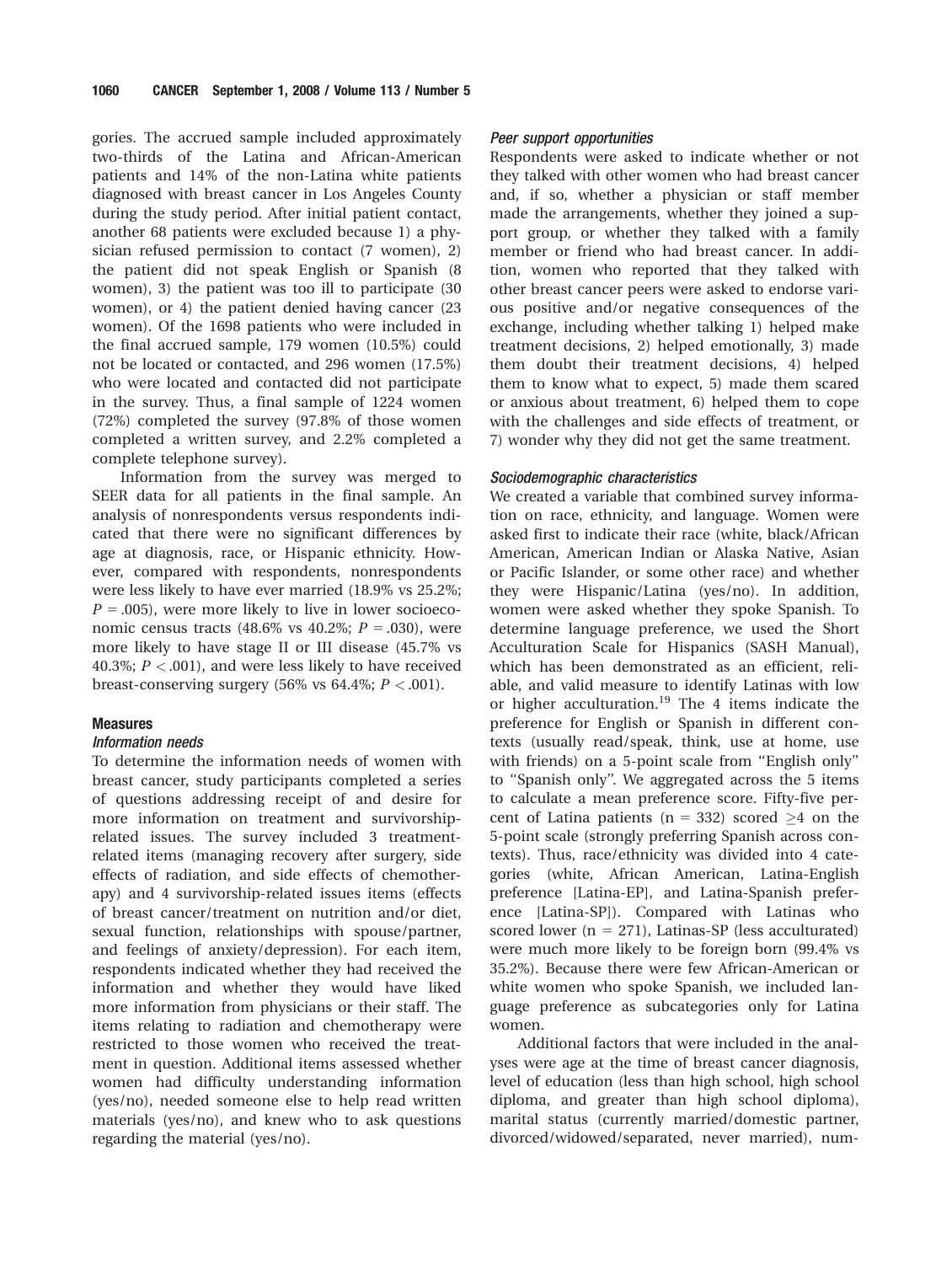| <b>TABLE 1</b>                                                                 |  |
|--------------------------------------------------------------------------------|--|
| Sample Characteristics Overall and by Race, Ethnicity, and Language $(N=1137)$ |  |

|                                                                                                                        | <b>Percentage of Patients</b> |                    |                                      |                                      |                                      |  |  |
|------------------------------------------------------------------------------------------------------------------------|-------------------------------|--------------------|--------------------------------------|--------------------------------------|--------------------------------------|--|--|
| Characteristic                                                                                                         | <b>Total</b><br>$(N=1137)$    | White<br>$(N=345)$ | <b>African American</b><br>$(N=308)$ | Latina, English<br>Preferred (N=268) | Latina, Spanish<br>Preferred (N=303) |  |  |
| Sociodemographic factors                                                                                               |                               |                    |                                      |                                      |                                      |  |  |
| Age, y                                                                                                                 |                               |                    |                                      |                                      |                                      |  |  |
| $50$                                                                                                                   | 29                            | 21                 | 29                                   | 35                                   | 32                                   |  |  |
| $50 - 70$                                                                                                              | 54                            | 60                 | 53                                   | 47                                   | 55                                   |  |  |
| ${>}70$                                                                                                                | 17                            | 19                 | 18                                   | 18                                   | 13                                   |  |  |
| Education                                                                                                              |                               |                    |                                      |                                      |                                      |  |  |
| <high diploma<="" school="" td=""><td>26</td><td><math>\overline{4}</math></td><td>9</td><td>22</td><td>72</td></high> | 26                            | $\overline{4}$     | 9                                    | 22                                   | 72                                   |  |  |
| High school diploma                                                                                                    | 18                            | 18                 | 16                                   | 20                                   | 19                                   |  |  |
| >High school                                                                                                           | 55                            | 78                 | 75                                   | 58                                   | 9                                    |  |  |
| Marital status                                                                                                         |                               |                    |                                      |                                      |                                      |  |  |
| Currently married/partner                                                                                              | 56                            | 62                 | 38                                   | 60                                   | 63                                   |  |  |
| Divorced/widowed/separated                                                                                             | 33                            | $29\,$             | 47                                   | 28                                   | 29                                   |  |  |
| Never married                                                                                                          | 11                            | $\overline{9}$     | 15                                   | 12                                   | 9                                    |  |  |
| Clinical factors                                                                                                       |                               |                    |                                      |                                      |                                      |  |  |
| No. of comorbidities                                                                                                   |                               |                    |                                      |                                      |                                      |  |  |
| $\boldsymbol{0}$                                                                                                       | 42                            | 44                 | 34                                   | 48                                   | 44                                   |  |  |
| $\mathbf{1}$                                                                                                           | 29                            | 33                 | $29\,$                               | 26                                   | 28                                   |  |  |
| $\geq$ 2                                                                                                               | 29                            | 23                 | 38                                   | 27                                   | 28                                   |  |  |
| Breast cancer stage                                                                                                    |                               |                    |                                      |                                      |                                      |  |  |
| $\boldsymbol{0}$                                                                                                       | 20                            | 20                 | 17                                   | 19                                   | 22                                   |  |  |
| $\mathbf I$                                                                                                            | 38                            | 44                 | 38                                   | 35                                   | 32                                   |  |  |
| $\rm{II}$                                                                                                              | 30                            | 26                 | 31                                   | 32                                   | 33                                   |  |  |
| $\mathop{\rm III}\nolimits$                                                                                            | 12                            | 10                 | 13                                   | 14                                   | 13                                   |  |  |
| <b>Treatment</b> factors                                                                                               |                               |                    |                                      |                                      |                                      |  |  |
| Surgery                                                                                                                |                               |                    |                                      |                                      |                                      |  |  |
| Lumpectomy                                                                                                             | 71                            | 76                 | 75                                   | 65                                   | 66                                   |  |  |
| Mastectomy                                                                                                             | 29                            | 24                 | 25                                   | 35                                   | 34                                   |  |  |
| Radiation therapy                                                                                                      |                               |                    |                                      |                                      |                                      |  |  |
| Yes                                                                                                                    | 67                            | 68                 | 72                                   | 67                                   | 63                                   |  |  |
| No                                                                                                                     | 33                            | 32                 | 28                                   | 33                                   | 37                                   |  |  |
| Chemotherapy                                                                                                           |                               |                    |                                      |                                      |                                      |  |  |
| Yes                                                                                                                    | 50                            | 40                 | 51                                   | 55                                   | 57                                   |  |  |
| $\rm No$                                                                                                               | 50                            | 60                 | 49                                   | 45                                   | 43                                   |  |  |

\*Chi-square test for association: age, P = .003; number of comorbidities, P = .001; breast cancer stage, P = .186; surgery, P = .007; radiation. P = .177; all others, P < .001. Percentages in the table are unweighted.

ber of comorbidities  $(0, 1, 0r > 2)$ , surgical procedure (lumpectomy or mastectomy), radiation therapy (yes/no), and chemotherapy (yes/no). Information on breast cancer stage was obtained from SEER data using criteria set forth by the American Joint Committee on Cancer (stages 0, I, II, and III). All women with stage IV cancer were deleted from this analysis.

## Analysis Plan

All analyses were conducted using the SAS software program (version 9.1.3). Descriptive statistics were used to generate sample characteristics overall and by race/ethnicity. Bivariate associations between race/ethnicity and all sociodemographic, treatment, survivorship, and support-related factors were tested using the Wald chi-square test for association. Logistic regression models were used to determine adjusted associations between race/ethnicity and treatment and survivorship-related factors. Because all hypotheses were determined a priori, we did not adjust for multiple comparisons. However, P values <.001 were considered statistically significant by the most conservative methods of controlling for multiple comparisons. Point estimates were adjusted for design effects by using a sample population weight that accounted for differential selection by race, ethnicity, and nonresponse.

# RESULTS

The final analytic sample included 1137 women who had complete information available on all covariates of interest. Table 1 displays the sample characteris-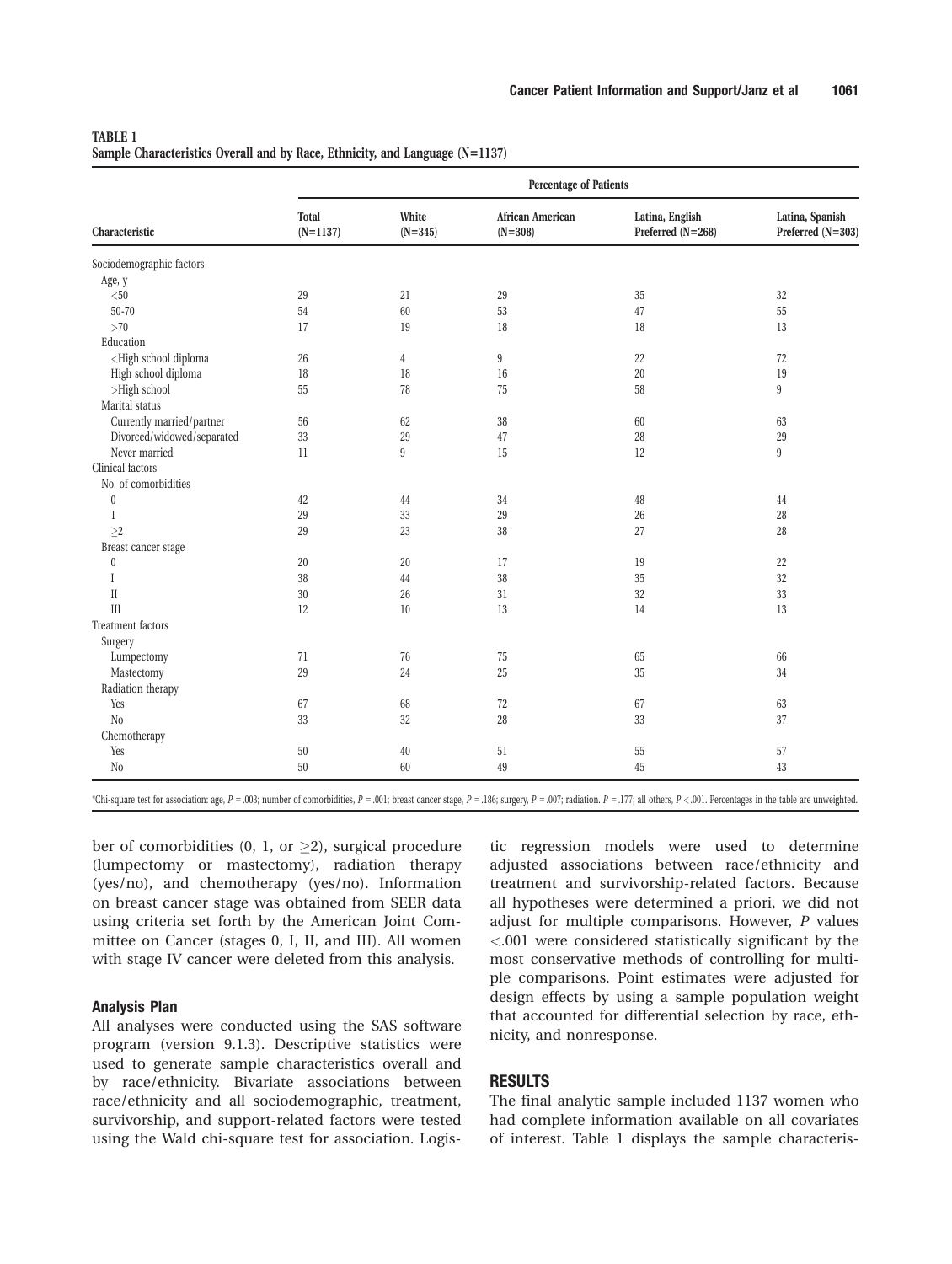#### TABLE 2

Percentage of Women by Race and/or Ethnicity Who Received Treatment and Survivorship-related Information or Who Wanted More Information\*

|                             |                | Received Information, %+ |                     |                                 |                                 | Wanted More Information, % <sup>†</sup> |       |                     |                                 |                                        |
|-----------------------------|----------------|--------------------------|---------------------|---------------------------------|---------------------------------|-----------------------------------------|-------|---------------------|---------------------------------|----------------------------------------|
| <b>Issue</b>                | <b>Overall</b> | White                    | African<br>American | Latina,<br>English<br>Preferred | Latina,<br>Spanish<br>Preferred | <b>Overall</b>                          | White | African<br>American | Latina,<br>English<br>Preferred | Latina,<br><b>Spanish</b><br>Preferred |
| Treatment-related issues    |                |                          |                     |                                 |                                 |                                         |       |                     |                                 |                                        |
| Surgical recovery           | 87             | 89                       | 87                  | 86                              | 81                              | 35                                      | 28    | 41                  | 39                              | 65                                     |
| Radiation                   | 86             | 86                       | 82                  | 91                              | 85                              | 35                                      | 29    | 43                  | 36                              | 64                                     |
| Chemotherapy                | 97             | 98                       | 95                  | 95                              | 94                              | 44                                      | 36    | 43                  | 49                              | 70                                     |
| Survivorship-related issues |                |                          |                     |                                 |                                 |                                         |       |                     |                                 |                                        |
| Anxiety/depression          | 61             | 59                       | 68                  | 58                              | 63                              | 44                                      | 37    | 47                  | 50                              | 68                                     |
| Relationships               | 39             | 34                       | 59                  | 51                              | 44                              | 41                                      | 35    | 48                  | 45                              | 65                                     |
| Sexual function             | 32             | 28                       | 41                  | 43                              | 37                              | 33                                      | 29    | 34                  | 39                              | 50                                     |
| Nutrition                   | 52             | 49                       | 63                  | 57                              | 54                              | 53                                      | 49    | 53                  | 59                              | 70                                     |

\*Percentages were weighted to account for differential selection by race, ethnicity, and nonresponse.

 $\dagger$ Significant P values for those who received information were as follows: recovery, P = .047; nutrition, P = .004; relationship, P < .001; sexual function, P = .002.

 $\ddagger$ All P values for women who wanted more information were < .001.

§Restricted to women who received radiation therapy.

||Restricted to women who received chemotherapy.

**IRestricted to women who were married or living with someone.** 

tics overall and by race/ethnicity. The mean age was 56.9 years, and the racial/ethnic distribution was as follows: white, 27.7%; African American, 5.7%; Latina-EP, 21.4%; and Latina-SP, 25.2%. There were significant differences by race/ethnicity across all demographic characteristics, number of comorbidities, and treatment course variables, as presented in the Table (all  $P < .05$  except breast cancer stage  $[P = .186]$  and receipt of radiation  $[P = .177]$ ). African-American and Latina women were more likely to be aged <50 years at diagnosis. Latina-SP women were far more likely to have less than a high school education, and African-American women were less likely to be married. Latinas were more likely to receive mastectomy than other racial/ethnic groups. All minority groups were more likely to receive chemotherapy than whites.

Table 2 shows the percentage of women who reported receiving information and wanting more information across treatment-related and survivorshiprelated concerns. Overall, a higher percentage of women reported receiving information on treatmentrelated issues than on survivorship-related issues. At least 80% of women endorsed the receipt of information across treatment-related content areas; and, generally, there were no differences by race/ethnicity. However, there were greater differences reported on the receipt of information about survivorship issues, with a higher percentage of African Americans reporting the receipt of information in most content

areas compared with other ethnic/racial subgroups. With regard to wanting more information, significant racial/ethnic differences (all  $P < .001$ ) were apparent across all treatment and survivorship-related concerns, with a higher percentage of Latina-SP women desiring more information on all issues. Finally, in a sensitivity analysis that compared our results with the results from women who still were receiving radiation and/or chemotherapy, the observed pattern of racial/ethnic differences remained the same (eg, a higher percentage of Latina-SP women desired more information on treatment-related issues).

Table 3 shows adjusted odds ratio (OR) for the desire to receive more treatment and survivorship information by sociodemographic factors, controlling for clinical and treatment-related factors. Race/ethnicity remained significant across all treatment and survivorship content areas, with Latina-SP women consistently wanting more information across all areas independent of other factors. For example, Latina women with low acculturation were much more likely to want more information about relationships than their white counterparts (OR, 4.84; 95% confidence interval [95% CI], 2.31–10.12). In addition to racial differences, older women (ages 50–70 years and aged >70 years) were less likely to want more information on sexual function than women aged  $<$  50 years (for women ages 50–70 years: OR, 0.53; 95% CI, 0.38–0.75; for women aged >70 years: OR, 0.10; 95% CI, 0.05–0.20). Older women also were less likely to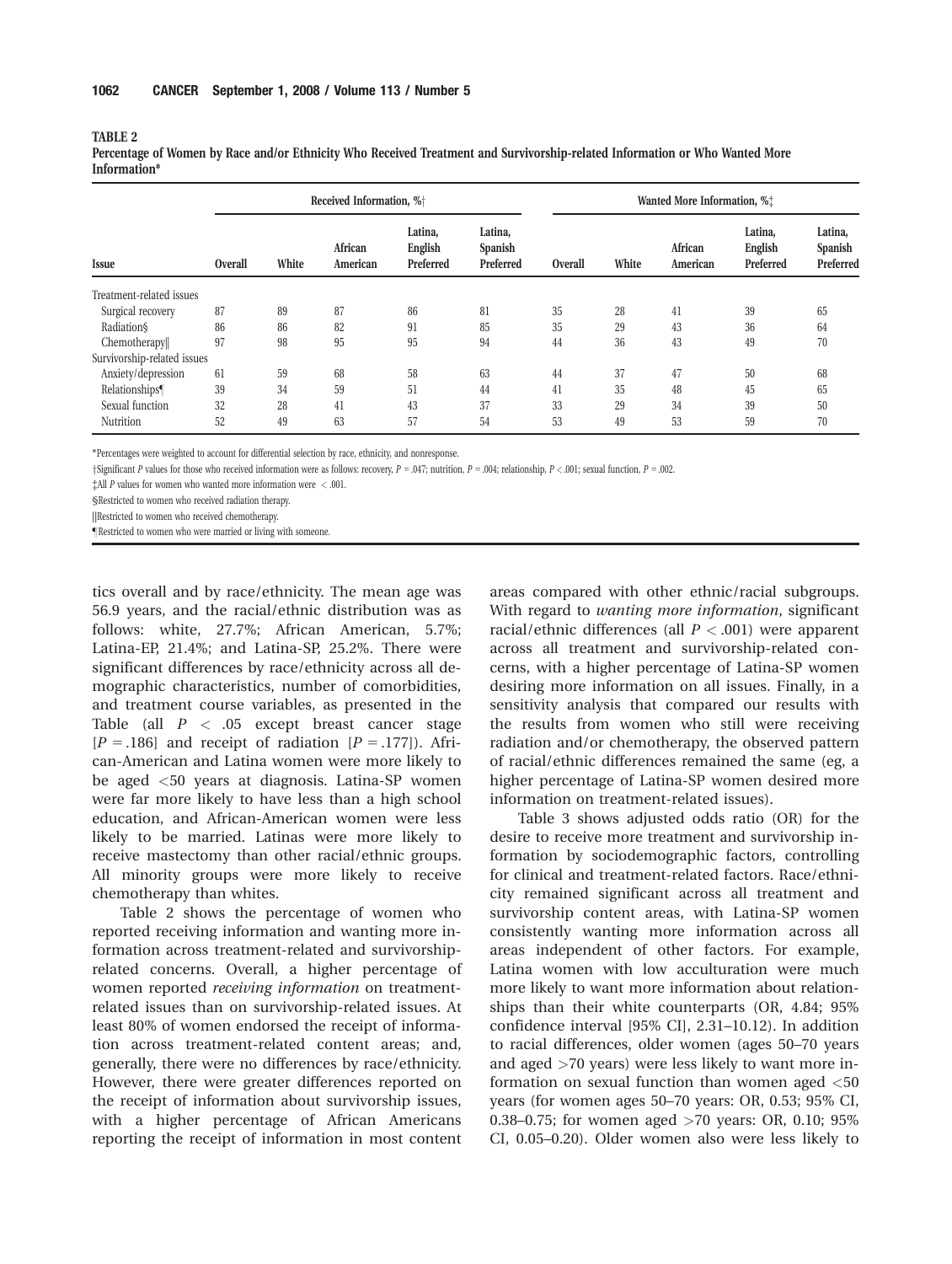#### TABLE 3

Adjusted Odds of Wanting More Information by Sociodemographic Characteristics, Controlling for Clinical, and Treatment-related Factors\*

|                                                                                                                    | OR (95% CI)                 |                        |                     |                     |                                  |                      |                              |  |
|--------------------------------------------------------------------------------------------------------------------|-----------------------------|------------------------|---------------------|---------------------|----------------------------------|----------------------|------------------------------|--|
| Characteristic                                                                                                     | <b>Surgical</b><br>Recovery | Radiation <sup>+</sup> | Chemotherapy:       | <b>Nutrition</b>    | <b>Sexual</b><br><b>Function</b> | <b>Relationships</b> | Depression and/or<br>Anxiety |  |
| Age, y                                                                                                             |                             |                        |                     |                     |                                  |                      |                              |  |
| $50$                                                                                                               | 1.0                         | 1.0                    | 1.0                 | 1.0                 | 1.0                              | 1.0                  | 1.0                          |  |
| 50-70                                                                                                              | $0.8(0.57-1.13)$            | $1.08(0.70-1.66)$      | $0.93(0.60-1.43)$   | $0.74(0.53-1.03)$   | $0.53(0.38-0.75)$                | $0.60(0.39-0.93)$    | $0.70(0.50-0.97)$            |  |
| >70                                                                                                                | $1.1(0.69-1.76)$            | $1.09(0.61-1.95)$      | $1.33(0.62 - 2.86)$ | $0.44(0.28-0.69)$   | $0.10(0.05-0.20)$                | $0.11(0.05-0.25)$    | $0.42$ $(0.27 - 0.67)$       |  |
| Chi-square $(P)$                                                                                                   | .131                        | .942                   | .572                | .001                | $-.001$                          | $-.001$              | .001                         |  |
| Race and/or ethnicity                                                                                              |                             |                        |                     |                     |                                  |                      |                              |  |
| White                                                                                                              | 1.0                         | 1.0                    | 1.0                 | 1.0                 | 1.0                              | 1.0                  | 1.0                          |  |
| African American                                                                                                   | $1.67$ $(1.13-2.47)$        | $1.65(1.02-2.65)$      | $1.31(0.78-2.20)$   | $1.18(0.80-1.74)$   | $1.42(0.92 - 2.18)$              | $1.41(0.73-2.69)$    | $1.35(0.92-1.97)$            |  |
| Latina, English preferred                                                                                          | $1.53(0.99-2.35)$           | $1.20(0.69-2.09)$      | $1.52(0.88-2.63)$   | $1.54(1.00-2.38)$   | $1.52(0.95-2.44)$                | $1.36(0.74 - 2.47)$  | $1.65(1.08-2.52)$            |  |
| Latina, Spanish preferred                                                                                          | $4.54(2.71 - 7.58)$         | $3.07(1.62 - 5.83)$    | $2.83(1.41-5.71)$   | $3.02(1.79-5.07)$   | $3.76(2.1-6.76)$                 | $4.84(2.31-10.12)$   | $4.07(2.42 - 6.84)$          |  |
| Chi-square $(P)$                                                                                                   | $<0.01$                     | .003                   | .028                | < .001              | < .001                           | $-.001$              | < .001                       |  |
| Education                                                                                                          |                             |                        |                     |                     |                                  |                      |                              |  |
| <high school<="" td=""><td>1.0</td><td>1.0</td><td>1.0</td><td>1.0</td><td>1.0</td><td>1.0</td><td>1.0</td></high> | 1.0                         | 1.0                    | 1.0                 | 1.0                 | 1.0                              | 1.0                  | 1.0                          |  |
| High school diploma                                                                                                | $0.61(0.36-1.00)$           | $0.31(0.16-0.59)$      | $0.52(0.26-1.05)$   | $0.63(0.38-1.04)$   | $1.13(0.61-2.06)$                | $1.11(0.52 - 2.34)$  | $0.85(0.51-1.41)$            |  |
| Some college/technical                                                                                             | $0.94(0.59-1.51)$           | $0.6(0.34-1.07)$       | $0.57(0.29-1.11)$   | $1.34(0.84 - 2.13)$ | $2.02(1.14-3.57)$                | $1.95(0.96-3.98)$    | $1.27(0.79-2.03)$            |  |
| Chi-square $(P)$                                                                                                   | .044                        | < .001                 | .158                | < .001              | .005                             | .038                 | .075                         |  |
| Marital status                                                                                                     |                             |                        |                     |                     |                                  |                      |                              |  |
| Never married                                                                                                      | 1.0                         | 1.0                    | 1.0                 | 1.0                 | 1.0                              | N/A                  | 1.0                          |  |
| Currently married                                                                                                  | $0.84$ $(0.55 - 1.28)$      | $1.06(0.59-1.88)$      | $0.83(0.49-1.40)$   | $0.61(0.39-0.95)$   | $2.05(1.28-3.26)$                |                      | $0.91(0.60-1.40)$            |  |
| Divorced/widowed/separated                                                                                         | $0.73(0.46-1.15)$           | $1.23(0.67 - 2.27)$    | $0.85(0.47-1.53)$   | $0.53(0.33-0.84)$   | $1.02(0.61-1.70)$                |                      | $0.87$ $(0.55-1.37)$         |  |
| Chi-square $(P)$                                                                                                   | .369                        | .673                   | .778                | .026                | $-.001$                          |                      | .823                         |  |

OR indicates odds ratio; 95% CI, 95% confidence interval; N/A, not applicable (the desire for more information on ''relationships'' was restricted to those who were married or with a partner). \*Adjusted for age, race, education, marital status, number of comorbidities, breast cancer stage, and treatment. Percentages were weighted to account for differential selection by race, ethnicity, and

nonresponse.

yRestricted to women who received radiation therapy.

{Restricted to women who received chemotherapy.

want more information about nutrition, relationships, and anxiety and depression. The impact of educational level was mixed. Women who had a high school diploma but no college, compared with women who had no high school diploma, were less likely to want additional information in 3 of the content areas (ie, surgical recovery, radiation side effects, and nutrition). However, women who had at least some college were more likely to want additional information on nutrition and sexual function than women who had less than a high school education. Married women and women who previously were married were more likely to want additional information on sexual function than women who were never married; however, they were less likely to want more information on nutrition.

Figure 1 shows the proportion of patients who reported challenges to understanding care and support information. About 48% of Latina-SP women reported some difficulty understanding the information presented, and 75% received help from others. Although 90% of women overall reported knowing who to ask regarding questions, Latina women as a



FIGURE 1. Understanding information on breast cancer treatment and receiving help from others by race/ethnicity (chi-square test for overall significance;  $P < .001$  for all variables). Asterisks indicate statistically significant differences compared with white women.

whole were significantly less likely to know than white women.

Figure 2 shows the proportion of study participants who talked with other women and whether that happened through the medical care system or within their own social network. Latina-SP women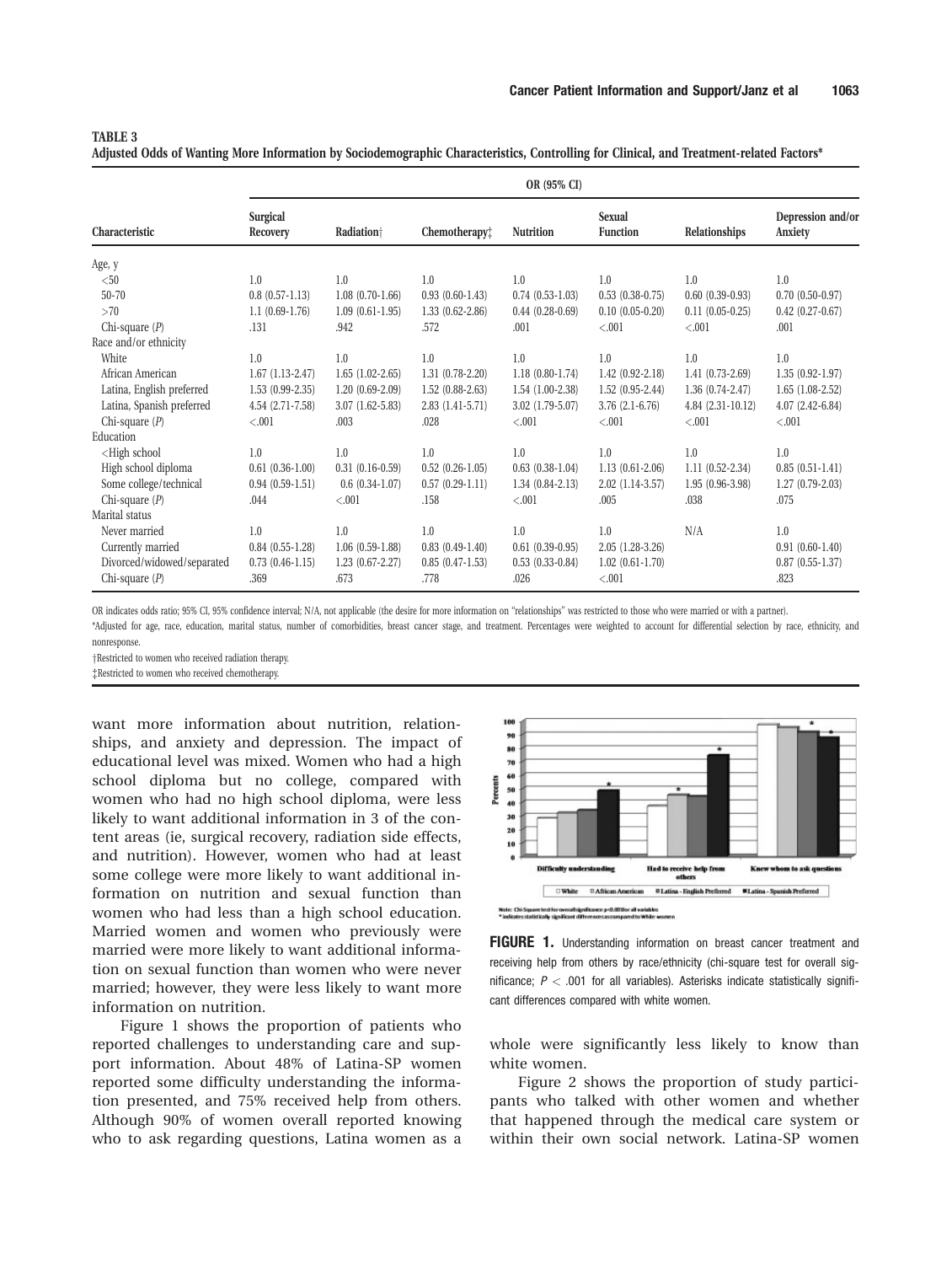

FIGURE 2. Opportunity to talk to other women with breast cancer by race/ethnicity (chi-square test for overall significance;  $P < .001$  for all variables except 'Talked to a woman referred by my physician or joined support group',  $P <$  .128). Asterisks indicate statistically significant differences compared with white women.

were much less likely to talk with other women who had breast cancer than white women (58.2% vs 81.3%;  $P < .001$ ). Latina-EP and African-American women were also less likely than white women to talk with other women who had breast cancer. Overall, 20% of women were referred by their medical care system to a support group and/or to an individual with breast cancer, and there was no significant variation by race/ethnicity. A much higher percentage of women reported talking to a family member or friend with breast cancer. African American and Latinas, however, were significantly less likely to report such an exchange compared with white women; Latina-SP were the least likely among the racial/ethnic groups. Finally, minority women were more likely than white women to desire more contact with breast cancer patients, particularly Latina-SP women  $(51.6\% \text{ vs } 14.9\%; P < .001)$ .

Figure 3 illustrates women's perceptions of the potential positive and negative consequences of talking with other women who had breast cancer (among those who had any contact). Three benefits of talking with other women were endorsed by  $>50\%$ of the sample: 'helped me emotionally,' 'helped me know what to expect,' and 'helped me cope'. Each of the 3 potential negative consequences was endorsed by <10% of the women: 'made me scared,' 'made me wonder about my treatment,' and 'made me doubt my treatment decision.'

# **DISCUSSION**

The results of this population-based study provide further insight into the information and support



FIGURE 3. Experiences talking with other women with breast cancer.

needs of women with breast cancer and the extent to which they differ across racial/ethnic subgroups. Overall, most women with breast cancer, regardless of race/ethnicity, reported receiving substantial information on how to manage the side effects of treatment. Similar to other studies, substantially fewer women reported receiving information on common concerns related to survivorship.<sup>2,10</sup> A considerable proportion of women wanted additional information on both treatment-related and survivorship-related information. The type of information desired varied by patient subgroup in logical ways. For example, younger women wanted more information on sexual functioning and relationships. These findings are consistent with other reports that women with breast cancer want more information in many content areas<sup>9</sup> and that women have less exposure to survivorship-related concerns than to treatment-related concerns.<sup>2,10,21</sup>

Particularly striking in our study are the racial/ ethnic differences in perceptions of unmet need for information and peer support. Latinas with low acculturation appear to have the greatest unmet need for information support after controlling for other clinical and sociodemographic factors, including level of education, and the greatest unmet need for contact with other women who have breast cancer.

There are a number of explanations for the higher unmet need for information among Latinas with low acculturation. The first is that Latinas with low acculturation may not have access to information, particularly information about relationships, sexual health, and nutrition, or they may not be aware that such information is available. Medical practices that provide care for Latinas with low acculturation may not have trained staff available, including social workers and dieticians, whose role it is to help provide information on relationships and nutrition. In addition, if the information is available only in English, then it may present a barrier to Latinas with low acculturation. We observed that Latina-SP women reported needing the most help with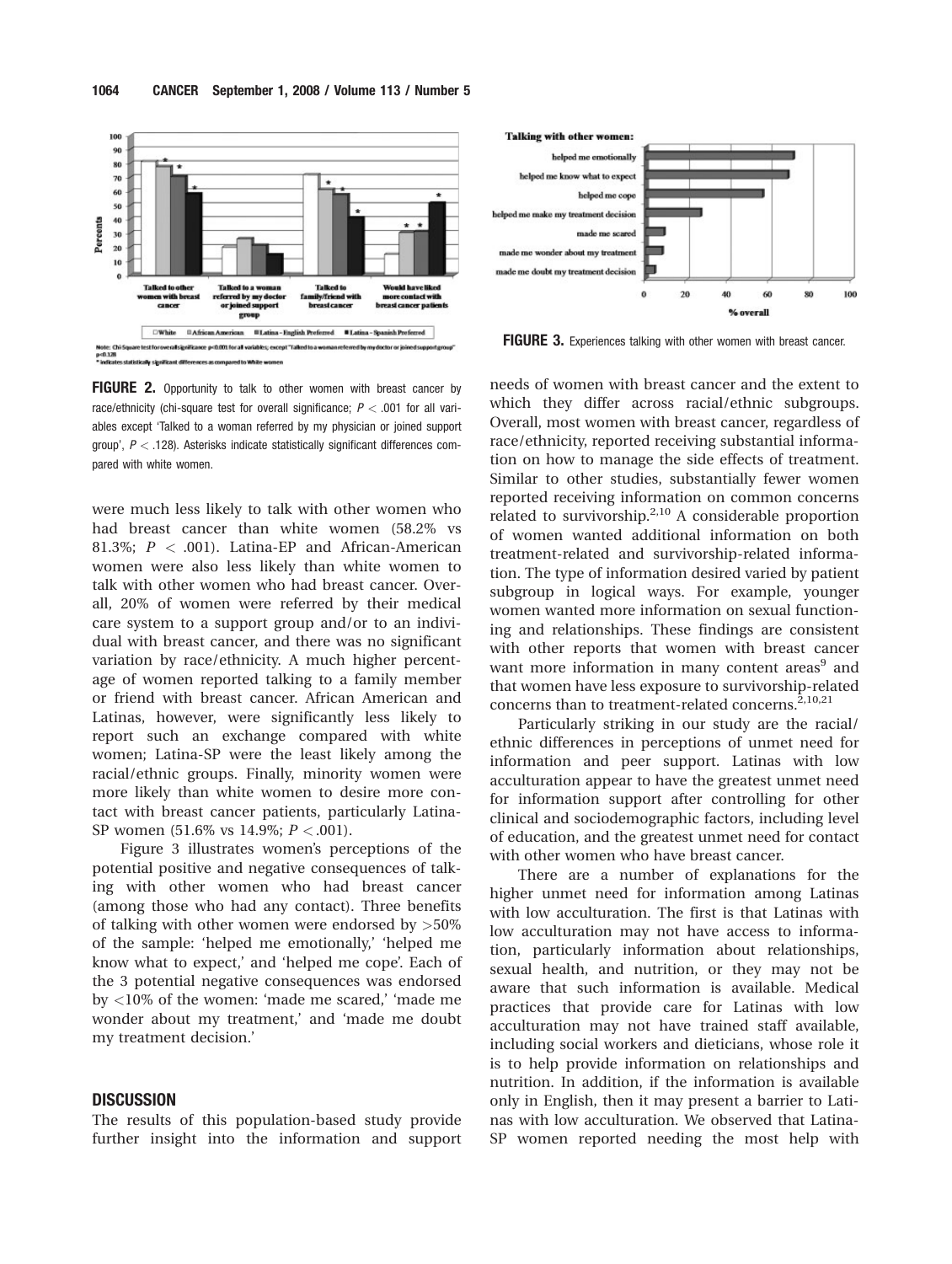understanding information related to their breast cancer. This finding probably is related to the finding that only about 50% of Latina-SP women reported that their physician and/or someone at the medical clinic spoke Spanish. Previous studies have indicated that patients whose main spoken language is not English have more difficulty communicating with their physicians,<sup>22</sup> including Latina breast cancer survivors.<sup>23</sup> Therefore, even if information had been provided, there may have been problems understanding or processing the information among Latina-SP women that led them to report desiring more information (or perhaps more well communicated information).

Another possible explanation for our findings on unmet information needs is that the information that was provided may not have been sensitive to cultural issues important to less acculturated Latinas. Others have reported that there is a need to provide culturally appropriate information related to health issues, $\frac{1}{1,15,24,25}$  and failure to account for culture and linguistic issues can result in less satisfaction with information provided. In ongoing work by our research team, we have observed that less acculturated Latinas report significantly higher levels of decision dissatisfaction and regret related to their treatment decisionmaking than other groups, suggesting that the desire for more information observed in the current study may be associated with decision outcomes.

Finally, Latinas with low acculturation may have greater need for information on particular topics than other women. That is, even when they are given adequate amounts of high-quality information, a greater level of need may lead to higher levels of unmet need. It is possible that concerns about recurrence, for example, are greater among Latinas and that more information about managing such concerns within the family may be helpful. Ongoing research addressing concerns about recurrence among women of different racial and ethnic groups may help to clarify the correlations between concerns about recurrence and the need for informational and peer support.

Some studies have suggested that ethnic minorities prefer to receive information through interpersonal contact rather than printed information.<sup>12</sup> Given the constraints on time in the physician's office, another avenue for women to gain information is to talk with other women who have breast cancer. The current study provided further evidence that most women who had an opportunity to talk with peers found it helpful, and very few found it counterproductive. Patient peer support was particularly helpful in the area of emotional well-being and coping. These results are consistent with those reported by Ashing-Giwa et al., $^{23}$  who observed that, although Latina survivors received most of their support from family and friends, talking with other women who had breast cancer provided a unique level of emotional support that was not available from other sources.

Despite the benefits of peer support, relatively few women reported that their healthcare provider arranged for such a contact. For example, only about 18% of Latina women either talked to other women who had breast cancer on the advice of their physician and/or joined a support group.

## Limitations

The current study findings are limited by study design, which did not allow us to examine information needs over time. Because these were incident cases surveyed at the time of diagnosis and initial therapy (the mean time from diagnosis to survey completion was 9.2 months), we were not able to assess longer term needs. The results also were limited by the number of treatment and survivorship concerns assessed. There is a need to conduct multiethnic longitudinal evaluations of information and support needs among women after breast cancer and to assess the impact of changing information needs on health outcomes. A better understanding of longitudinal information needs will help in the design of more effective interventions. In addition, the generalizability of our findings regarding racial/ethnic differences is limited to the groups that were included in the sample (eg, we were unable to include Asian Americans). In addition, recall may have biased results. Women who were experiencing worse outcomes may recall either not having received sufficient information or wanting more information compared with their healthier counterparts. Finally, the origin of the Latina population in Los Angeles County predominantly is from Mexico and Central America. The U.S. Hispanic population is diverse, and it may not be appropriate to generalize our findings to Latinas from other cultural backgrounds.

## Implications

Our current findings suggest that providing treatment and survivorship support for patients with breast cancer is challenging. Having written materials available in appropriate languages is one way to help address some of the challenges by providing information that can be taken home and reviewed in a more relaxed environment. Overcoming disparities in informational support also will require providing materials in a culturally relevant and sensitive manner.<sup>26</sup> When possible, using professional interpreters, new inter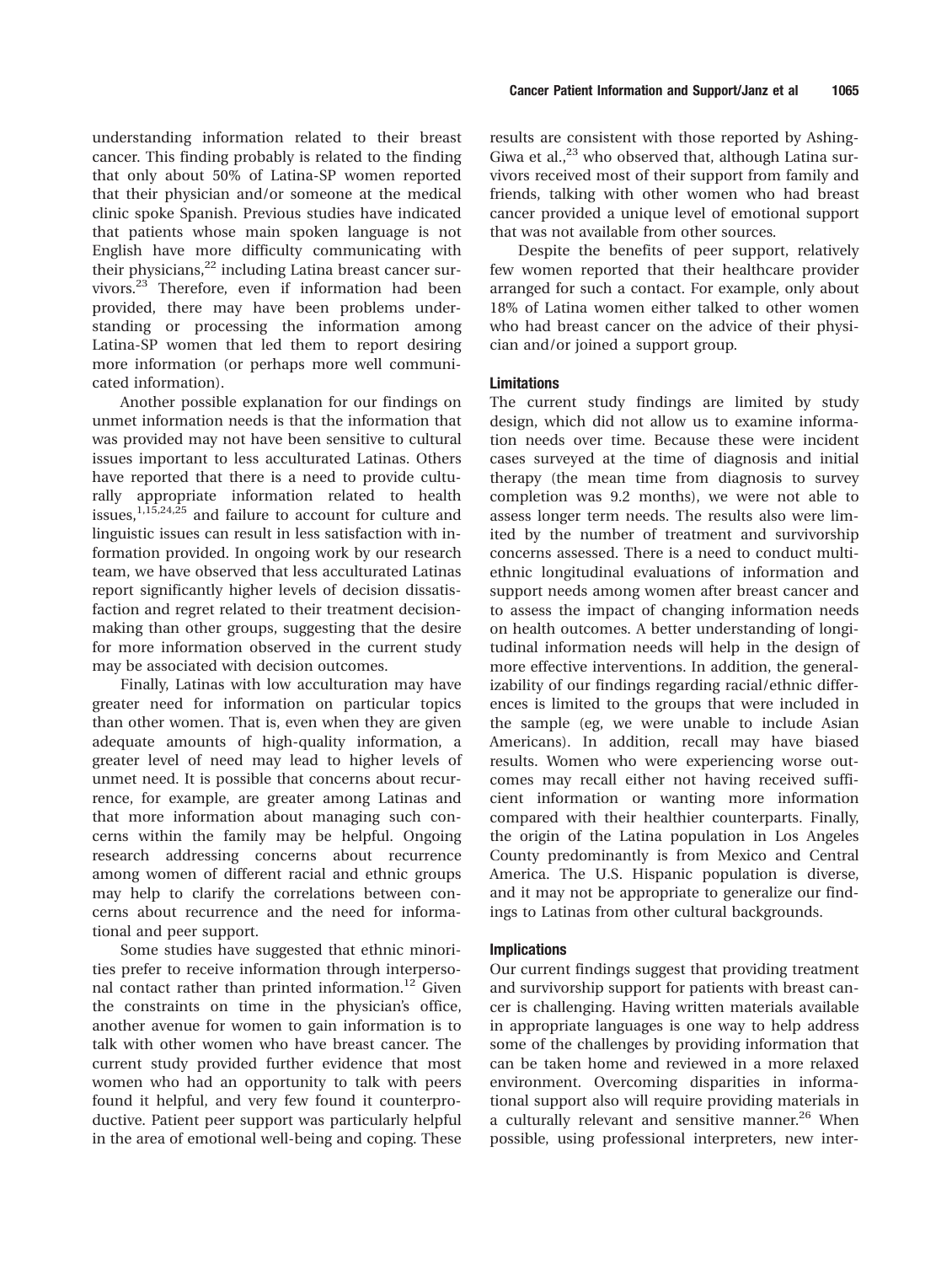preter technologies, or integrating community workers into practices also may be beneficial. $27,28$ 

More challenging to clinicians and their staff is providing continuity of support beyond the immediate treatment period and into survivorship. Cancer survivorship support cannot be viewed in isolation from care and support needs for other health conditions. Cancer survivors need both continuity of care and integrated approaches to managing their cancer concerns along with other medical problems. The wide variation in follow-up of patients with cancer in the community underscores the need to design and evaluate collaborative care models between specialists and primary care.

A third strategy is to build more patient peersupport opportunities. This may be a missed clinical opportunity, especially for ethnic minority patients who appear to be particularly prone to unmet need in this area. More structured support-group referral programs could be integrated into provider offices and/or incorporated into the initial surgical consultation. For Latinas with low acculturation, ensuring that these referrals are to Spanish-speaking groups would be important. There is a variety of possible directions, from patient support groups, to trained patient support volunteers, to facilitating more informal arrangements. Indeed, some patients in our study reported that 'clinic friends' were an important source of information and support during treatment. More research will be required to evaluate interventions based on these strategies and to address the information and care support needs of patients with cancer into the survivorship period.

In conclusion, the findings from this populationbased study have implications for clinical practice and future research. One of the strengths of this study was the use of a large, population-based sample of breast cancer survivors with adequate representation of Latina survivors (both low and high acculturated) and African-American survivors. Latina breast cancer patients, specifically those with low acculturation, reported more unmet information and care support needs than other racial/ethnic groups. Continued efforts to provide desired and culturally and linguistically appropriate information and support needs to women with breast cancer are necessary to achieve quality care.

#### REFERENCES

1. Arora N, Johnson P, Gustafson D, McTavish F, Hawkins RP, Pingree S. Barriers to information access, perceived health competence, and psychosocial health outcomes: test of a mediation model in a breast cancer sample. Patient Educ Couns. 2002;47:37-46.

- 2. Griggs JJ, Sorbero MES, Mallinger JB, et al. Vitality, mental health, and satisfaction with information after breast cancer. Patient Educ Couns. 2007;66:58-66.
- 3. Mesters I, van den Borne B, DeBoer M, Pruyn J. Measuring information needs among cancer patients. Patient Educ Couns. 2001;43:255-264.
- 4. Arora N, Finney Rutten LJ, Gustafson DH, Moser R, Hawkins RP. Perceived helpfulness and impact of social support provided by family, friends, and health care providers to women newly diagnosed with breast cancer. Psycho-Oncology. 2007;16:474-486.
- 5. Van Der Molen B. Relating information needs to the cancer experience: 1. Information as a key coping strategy. Eur J Cancer Care. 1999;8:238-244.
- 6. Derdiarian A. Information needs of recently diagnosed cancer patients: a theoretical framework. Cancer Nurs. 1987; 10:107-115.
- 7. Reynolds PM, Sanson-Fisher RW, Poole AD, Harker J, Byrne MJ. Cancer and communication: information-giving in an oncology clinic. Br Med J (Clin Res Ed). 1998;282:1449- 1451.
- 8. Raupach JCA, Hiller JE. Information and support for women following the primary treatment of breast cancer. Health Expect. 2002;5:289-301.
- 9. Rutten LJF, Arora NK, Bakos AD, Aziz N, Rowland J. Information needs and sources of information among cancer patients: a systematic review of research (1980-2003). Patient Educ Couns. 2005;57:250-261.
- 10. Gray RE, Fitch M, Greenberg M, Hampson A, Doherty M, Labrecque M. The information needs of well, longer-term survivors of breast cancer. Patient Educ Couns. 1998;33: 245-255.
- 11. Salminen E., Vire J, Poussa T, Knifsund S. Unmet needs in information flow between breast cancer patients, their spouses, and physicians. Support Care Cancer. 2004;12:663- 668.
- 12. Maly RC, Leake B, Silliman RA. Health care disparities in older patients with breast carcinoma: informational support from physicians. Cancer. 2003;97:1517-1527.
- 13. Siminoff LA, Graham GC, Gordon NH. Cancer communication patterns and the influence of patient characteristics: disparities in information-giving and affective behaviors. Patient Educ Couns. 2006;62:355-360.
- 14. Gray RE, Goel V, Fitch MI, Franssen E, Labrecque M. Supportive care provided by physicians and nurses to women with breast cancer: results from a population-based survey. Support Cancer Care. 2002;10:647-652.
- 15. Aziz NM, Rowland JH. Cancer survivorship research among ethnic minority and medically underserved groups. Oncol Nurs Forum. 2002;29:789-801.
- 16. Napoles-Springer A, Ortiz C, O'Brien H, Diaz-Mendez M, Perez-Stable EJ. Use of cancer support groups among Latina breast cancer survivors. J Cancer Surviv. 2007;1:193- 204.
- 17. Owen JE, Goldstein MS, Lee JH, Breen N, Rowland JH. Use of health related and cancer-specific support groups among cancer survivors. Cancer. 2007;109:2580-2589.
- 18. Word DL, Perkins CR Jr. Building a Spanish Surname List for the 1990s—A New Approach to an Old Problem. Census Bureau, Technical Working Paper No. 13. Washington, DC: Population Division, U.S. Bureau of the Census; 1996.
- 19. Marin G, Sabogal F, Vanoos Marin B, Otero-Sabogal R, Perez-Stable EJ. Development of a short acculturation scale for Hispanics. Hisp J Behav Sci. 1987;9:183-205.